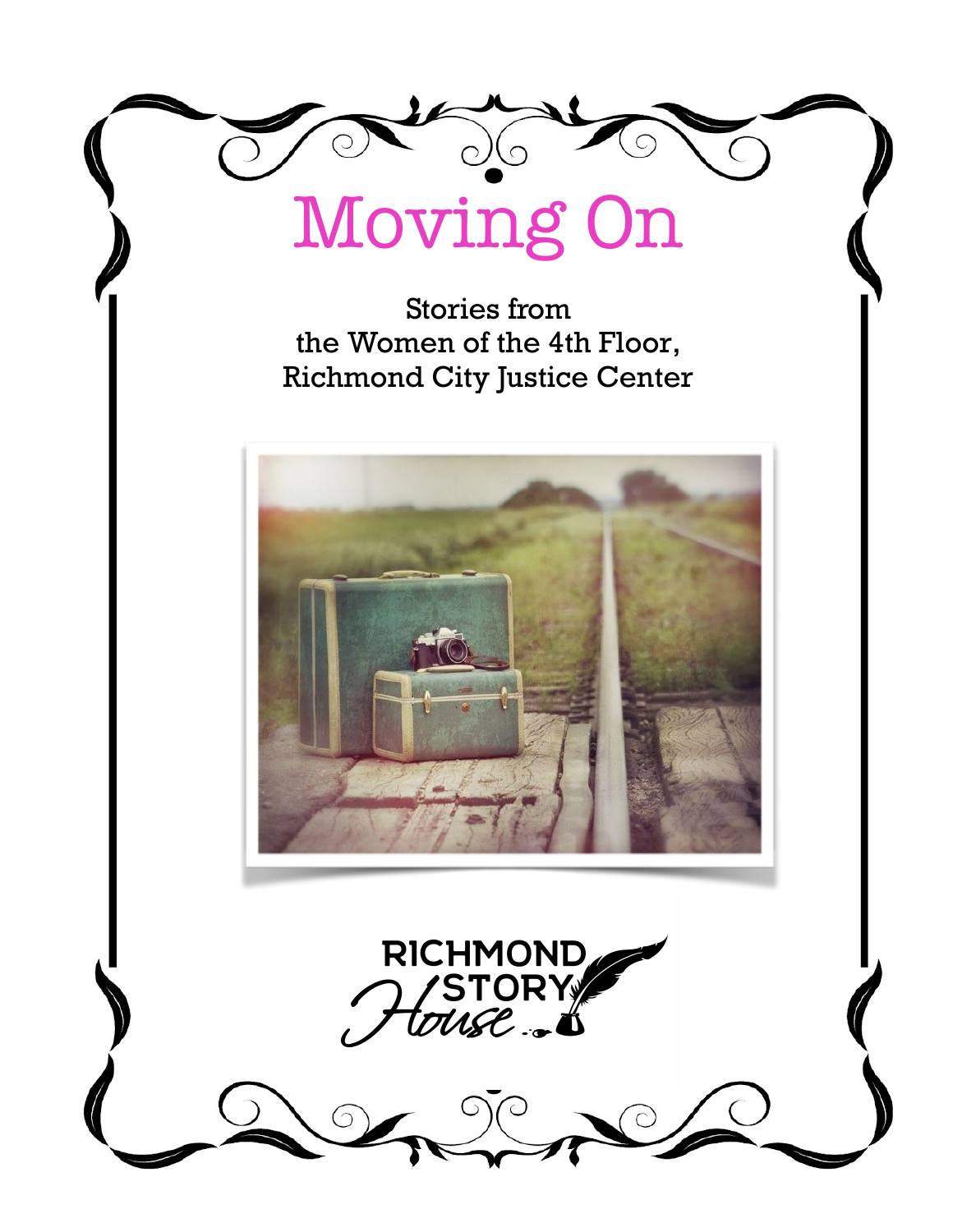# Table of Contents

| AmyPage 3        |                         |
|------------------|-------------------------|
| ShatemaPages 4-5 |                         |
| HeatherPages 5-6 |                         |
|                  | LaShaundaPages 7-8      |
|                  | <b>OliviaPages 9-10</b> |
| LorettaPage 11   |                         |
| ShavonePage 12   |                         |
| JernaePage 13-14 |                         |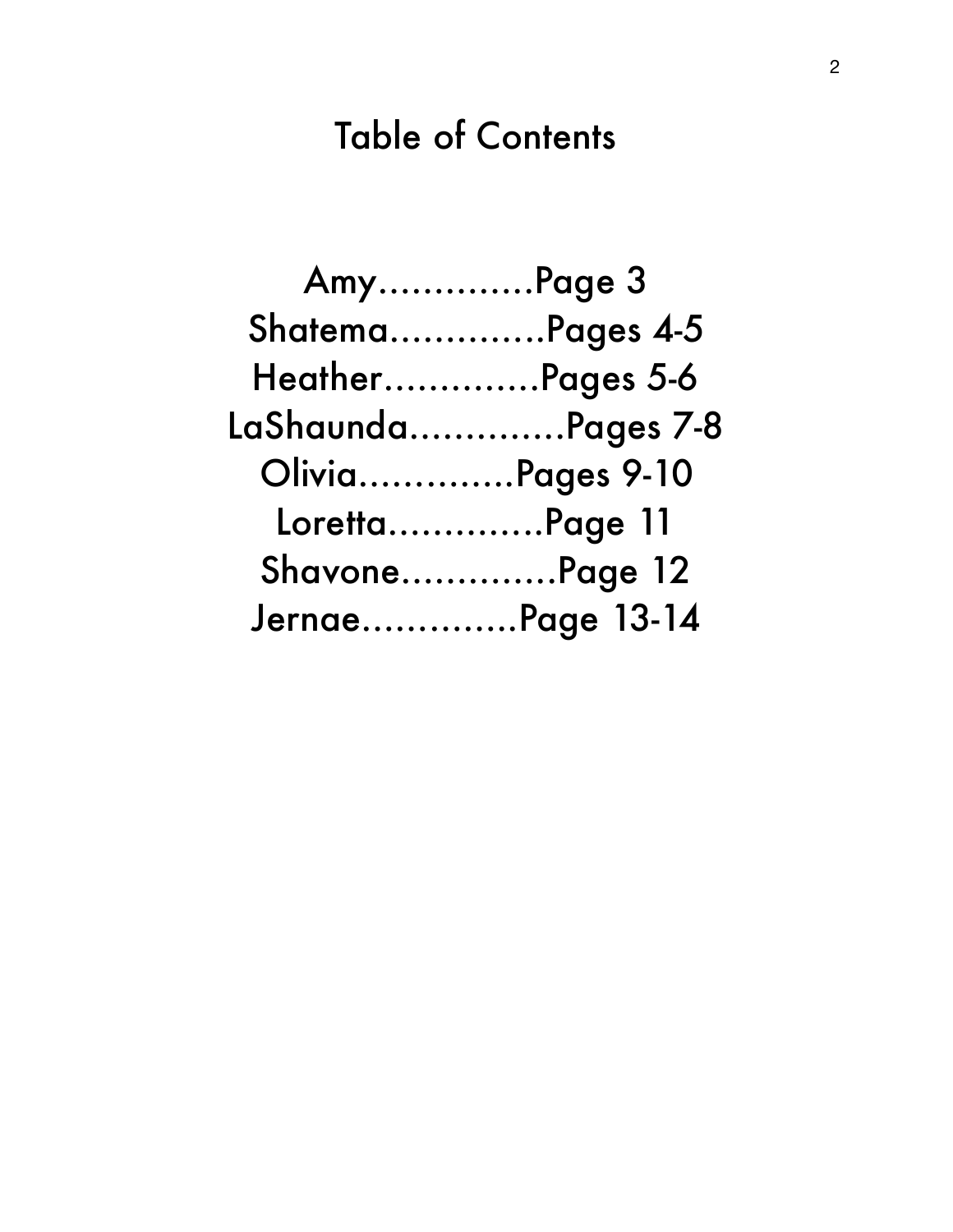#### Amy's Story

The year was was 1990 and I was 13 years old. I visited my best friend Rita's house every day after school because she lived in my neighborhood. I walked to her house not knowing that the man sitting on her sofa watching a Chicago Bulls game would be the father of my three beautiful daughters. He was 18 years old and his name was Mike. He had a bright car - a Maverick. I hated that car. The only I liked about the car was that he could take me places a teenage girl wanted to go - the mall, the movies. Plus, he could buy me cigarettes. That relationship was one my parents would not approve of so I kept a secret.

Before I knew it, we were in love. We had our first child when I was two months away from turning 16 years old.

Looking back , this man I fell in love with was terribly abusive.

I should have known something was wrong - how could this 18 year-old man be attracted to a 13-year-old girl? I know when I was 18 years old, I was never attracted to a 13-yer-old child. During our days together, I wished I had a bodyguard.

Unfortunately, the abuse did not stop until I was 38 years old. I was devastated at the time. I didn't know what to do when our relationship ended. I just wanted him to come back home. I didn't' know at the time but it was the best thing that ever could have happened. The abuse was over and he was moving on to another victim.

Thankfully, I survived the longterm abuse. Sure, I have scars inside and outside of me, but time heals all wounds.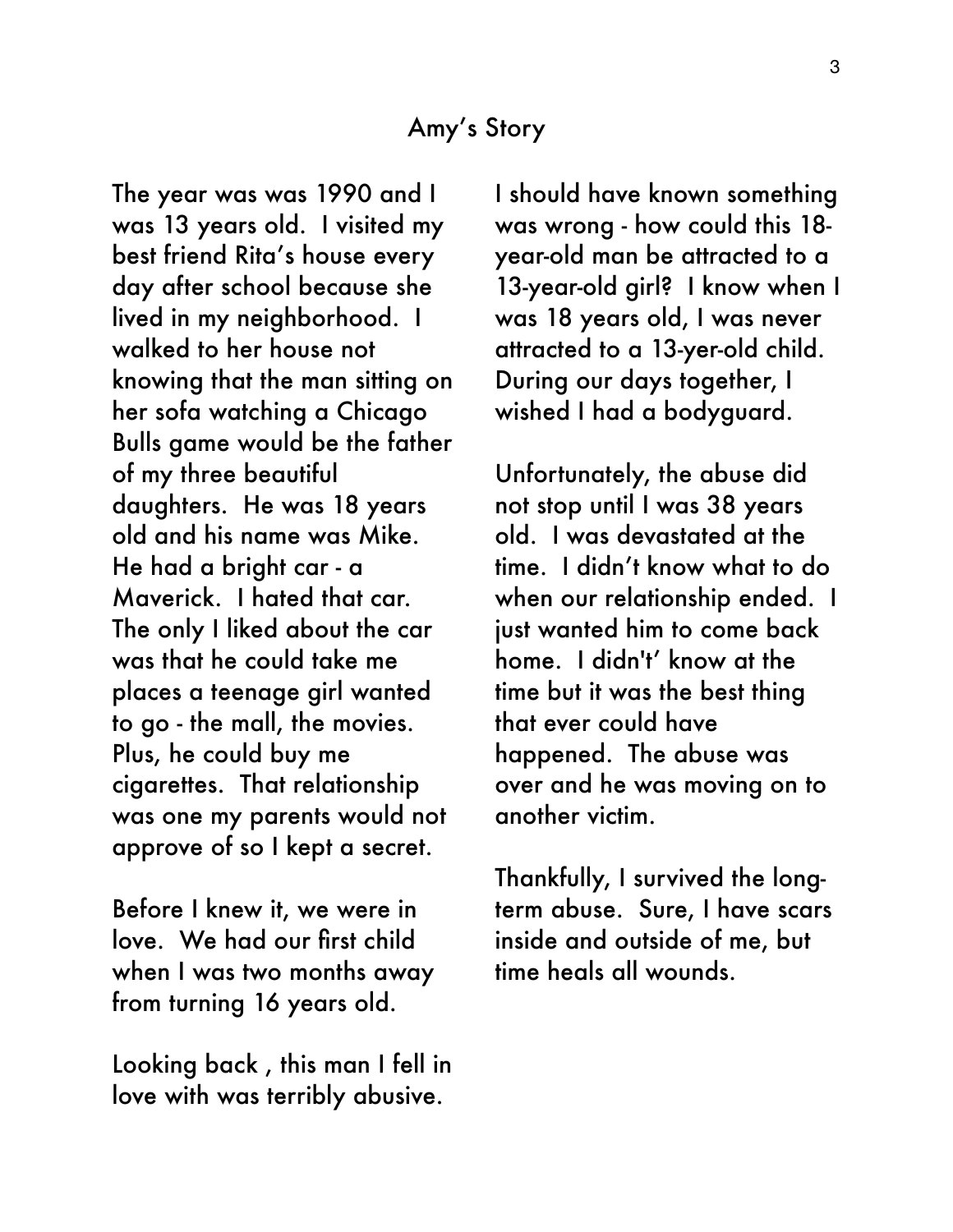#### Shatema's Story

It was my early childhood and also through my teenage years, and she teaches me even now. She opened up her heart and her home to me. I was a very problematic child. I was rebellious and hurt and angry. My parents abandoned me and I was mad at the world. But my teacher was so patient with me. She never gave up on me, even now. I can remember so many time my mother would promise to pick me up and spend the day with me. Or just stop by to say hey and see me. If only she would show up I could surely convince her to stay. Surely she would see me in my cute dress and shiny patent leather shoes and be so overcome with my love for her that she would choose me over those street people and those drugs. Well, the truth is, the few times she came, it was never to get me and she surely never stayed.

I can remember one time in particular. She promised to buy me a pair of sneakers I wanted really, really bad. I waited and waited all day. I laid across my bed after school and waited anxiously. I'm glad I wasn't holding my breath. When my teacher, my guardian (my grandma) came home from work and found me upset, she told me she would purchase the shoes and she did. I later overheard her speaking to her sister discussing the fact that my mother had written a bad check to buy my shoes.

When I look back I realize how all my life my grandma has been teaching me: when you love someone, you sacrifice and you love them when they don't know how to love themselves. Love is patient and kind. Love doesn't judge. Love forgives. I could go through life with a hard heart holding on to past hurts, or continually blame other people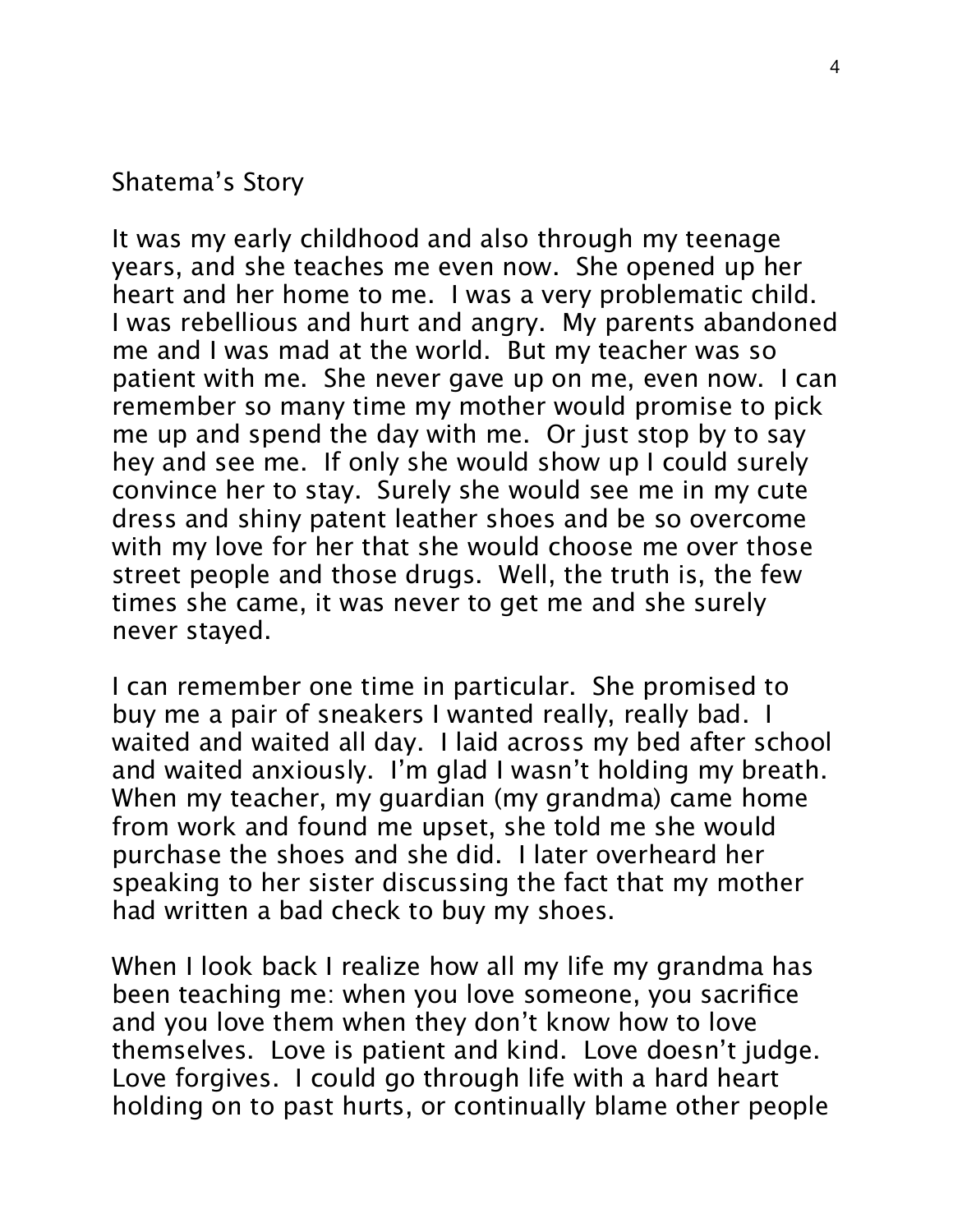for my bad decisions. Or I can continue to grow, and show people the same empathy, love, compassion and forgiveness given to me so freely by my mother's mother my children's great-grandmother, my angel and teacher. My grandmother.



### Heather's Story

The summer of 2015 was the worst and best year of my life. I fell in love with this boy I didn't believe it when he told me that loving him was like chasing a dragon - falling so deep in love with him little did I know that I sold my soul to the darkness. God, he tried to warn me but honestly I wasn't hearing it. The fact that I'm a christian and God ain't been around was turning my soul black. I felt demons trying to get me, waking me out my sleep, giving me cold sweats. My soul can't see the light. I'm wreaking of burning flesh. The darkest just set me up call me praying but damn, nothing! I feel like I lost my faith. Can't look back now. I use my blood to seal the deal. Satisfaction of my life is gone. All the stress, all this hurt, and pain. Now I'm in the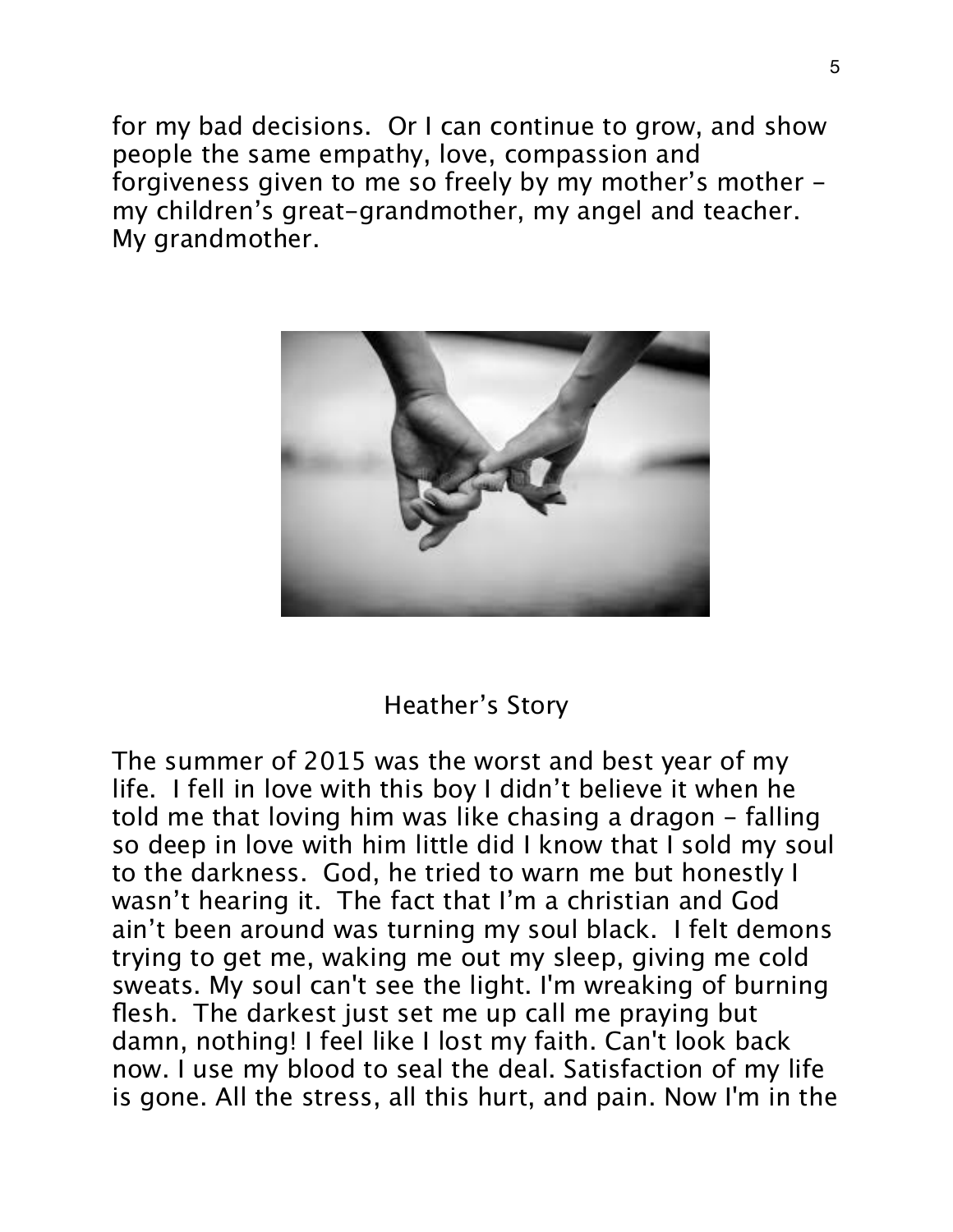pits of hell. I can't believe I just sold my soul to the devil. He came in my dreams, told me to meet him at a crossroads where I tried to retrieve the items I left in the box. Instead, he just left me looking stupid with my fucking soul bleeding, he needed to see the future, wanted to be best. Was getting heavy took the weight up off my chest. I was calling for help but God, he ain't help me. This is that that is in my blood is killing my brain quick. Ain't no more inner peace in me. He got it all– owns every bit of me. But it was ally– There was a force greater than myself. I have to believe that God existed and could restore me to sanity. I got on my knees and wept. I asked him to save me, and bring me home to the light. I'm not brimming with love for God knows my heart. I'm beaten but I'm willing. God told me he forgave me but it will be a hard journey from here.

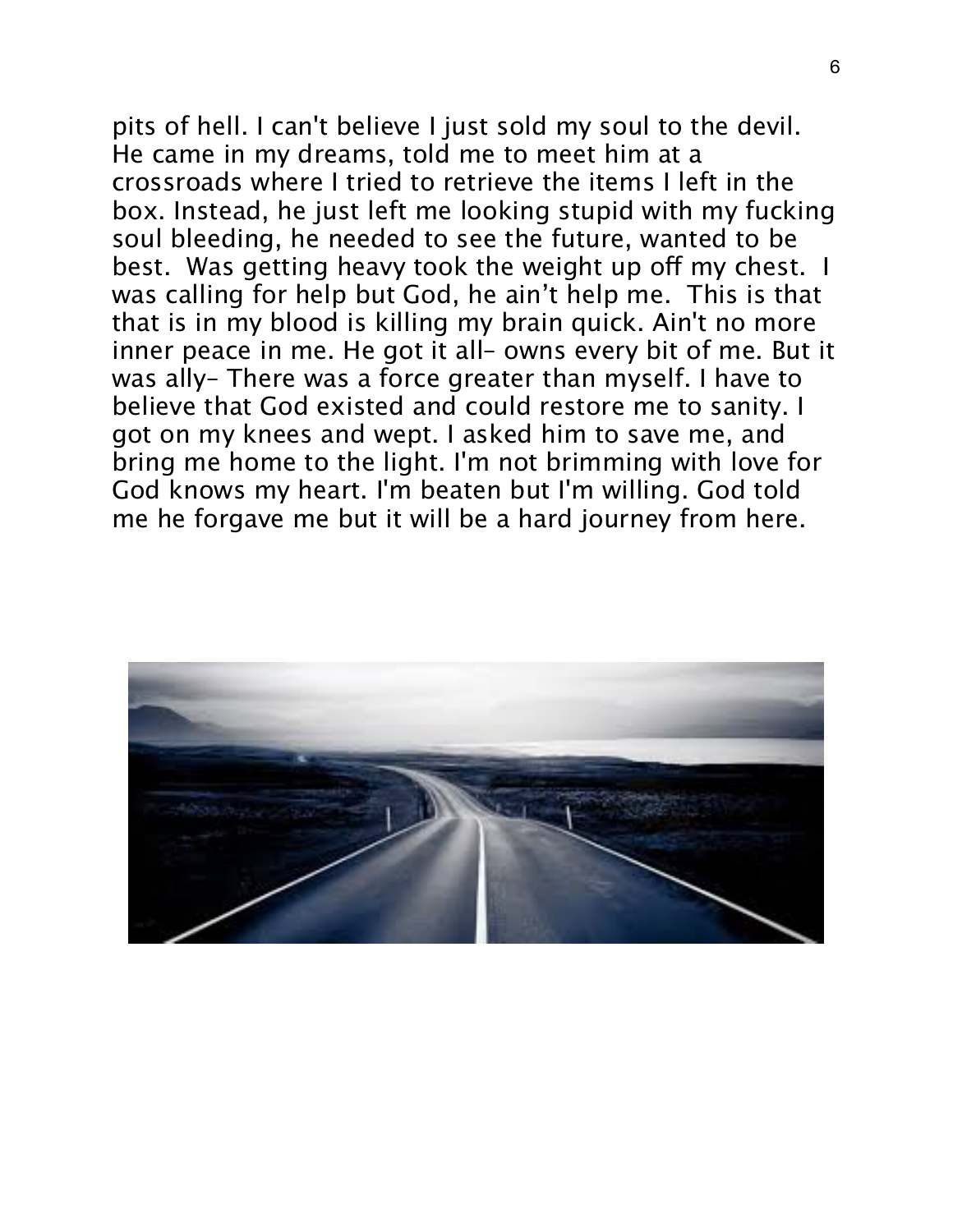# LaShaunda's Story

In a relationship that I knew from the beginning was a dead end. I still chose to drive down that road. During this relationship, I endured so many obstacles, trials, tribulations. But most of all, hurt and pain. This is boy I chose to let drive my car Took me so many places I didn't want to go. One day, this boy took me down a road called destruction. I noticed when I got on this road, everything and everybody I ever loved, I turned on.

Living in Mosby Court– a place of higher rated crime, and drugs, a 15-year-old girl smelling herself and wanting to be down struggles to find her way. In her home was a very uncomfortable feeling she's got every time she was left there alone, with her mother's boyfriend. Having an older sister who was 17 at this time, left to move with their aunt, because she got the same uncomfortable feeling when she was around this man.

So she meets a boy at school who lived in Creighton Court– Another high rated crime area where drugs were common. Going to school, which was Armstrong high school, she would leave early without permission to be with her new boyfriend. Having trouble at home, she then moved in with her boyfriend at the age of 16, with both her parents and his parents permission. In this new neighborhood she begins to see and do new things. Now that she lives with him, she notices a different side of him that she was always curious about. During this time being filled with lust, intercourse always to place and was very intense. And she often wondered what given this extra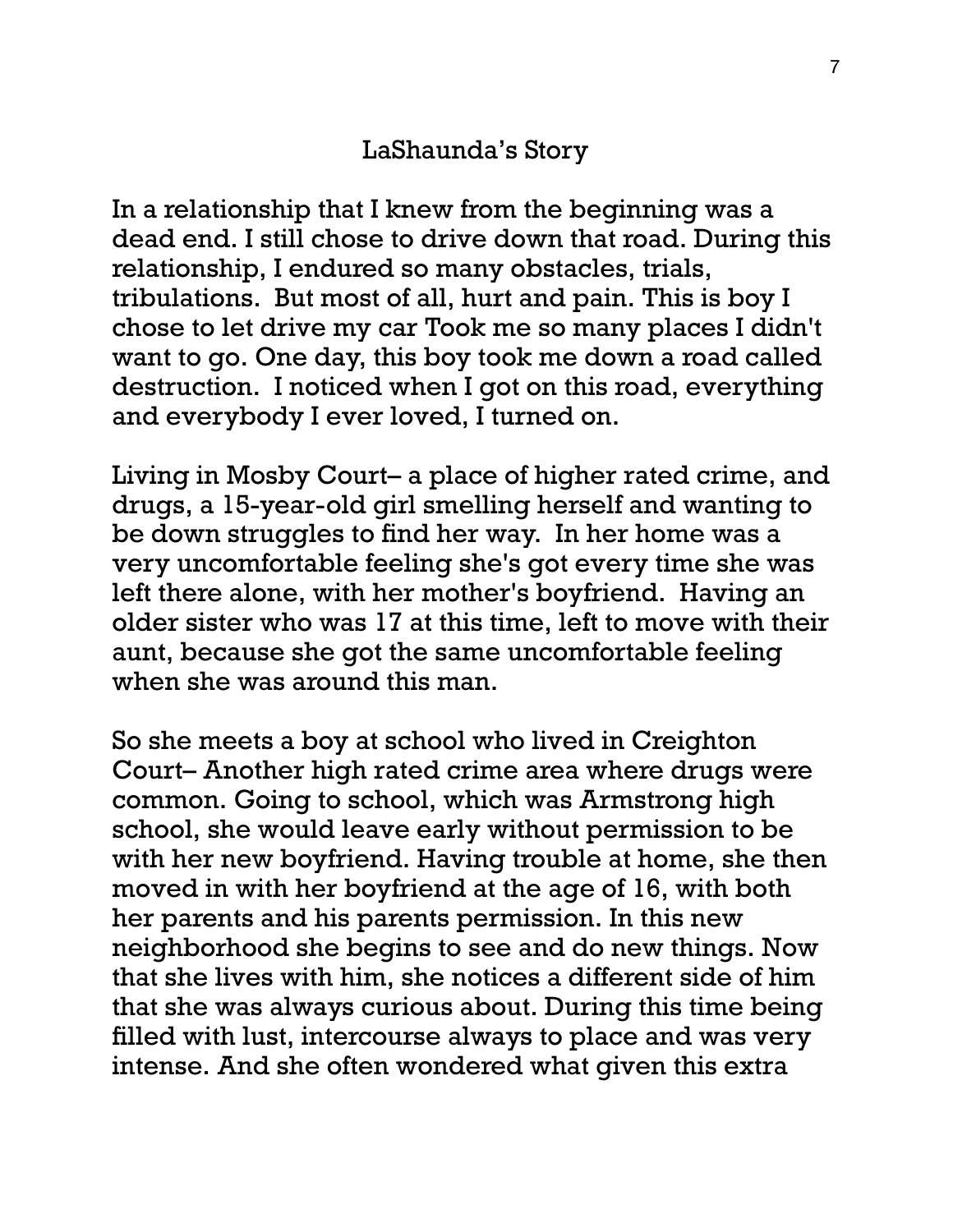boost of sexual desires, while wanting and yearning to feel the same intense sexual desires as he.

Once summer Friday night after her and her boyfriend came from going to see a movie, she noticed a different mood and behavior and him. So she wanted to know why he was acting this way. She then followed him to the bedroom and they the edge of the bed. He then got up and to use the bathroom. So she then crept behind him and she after the bathroom, she witnessed him with a tannish, brownish substance and a folded up \$10 bill with the cut off straw in his hand. Immediately, she knew that this was the drugs that she used to hear about the neighborhood.

At this time, he tries to justify and rationalize what the substance was where it came from. So she puts everything together and realized this was the disturbance and difference in his mood and behaviors, and the reason intercourse was so intense. Curiosity sets in and she wants to try the substance that made everything better. Being introduced to this new boy known as heroin, she began to like it. It wasn't so pleasant after the first use, nausea set an. After that it was a feeling of euphoria.

Now that the intense sex, the mood-altering and behaviors made sense. Eventually this new boy became her best friend and took her life down a road of destruction.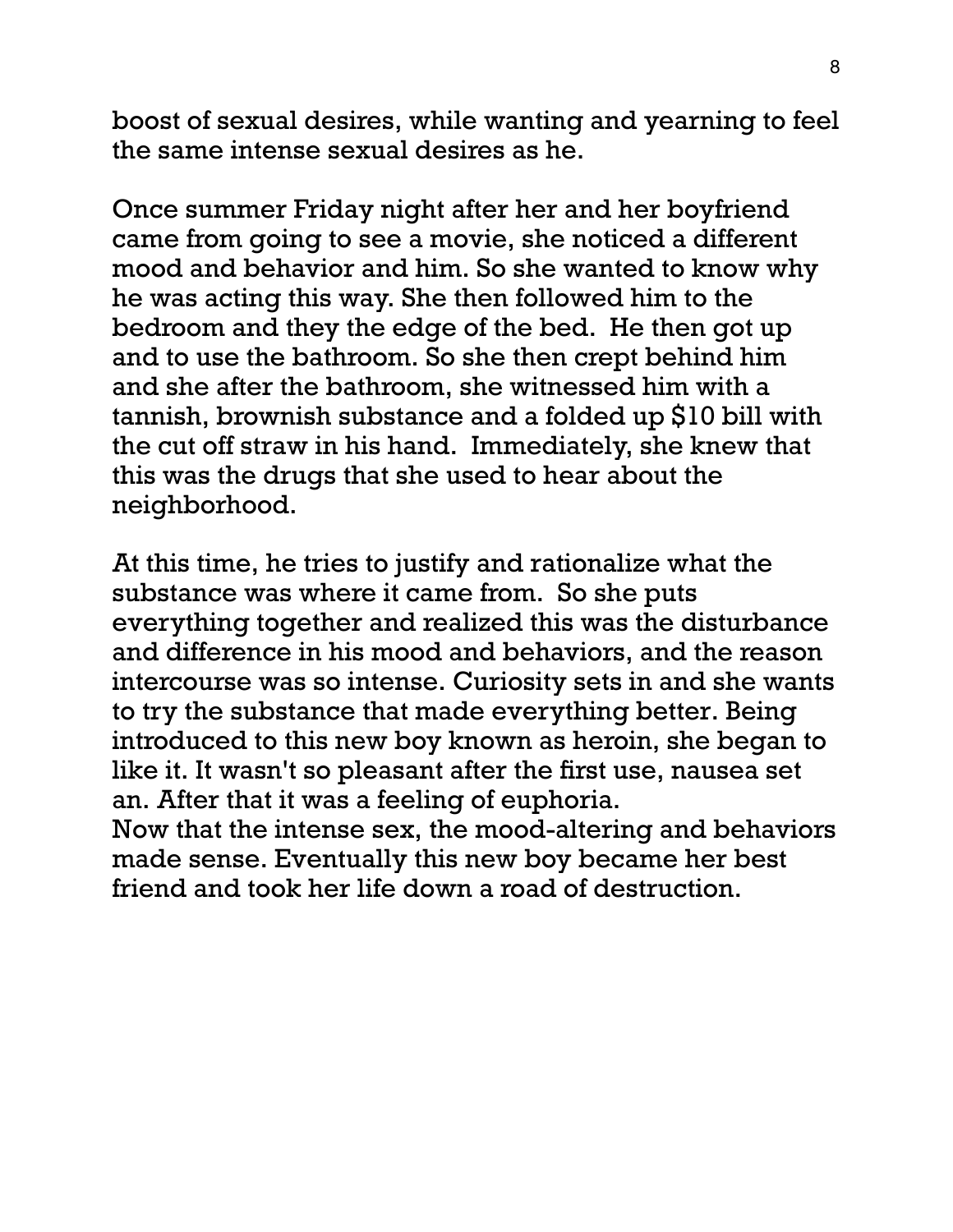#### OLIVIA'S Story

 May 17, 2017. Awakened by the loud sound, BOOM! BOOM! Rushing to the front of my threebedroom house I share with two dogs. Disorganized, just moving in, half-asleep with nothing on but a birthday suit. I manage to make it to the living room.

 BOOM! BOOM! BOOM! The sound arose again. "Police!" they scream.

 This has to be a nightmare, I thought. Already awakened, assault rifles, nine millimeters, drawn on me, causing me to buckle at the thought of being killed. Naked, standing there yelling, "Don't shoot. Don't shoot my babies!" I cried.

 "Well, get the fucking dogs," they fired back.

 I grab them as they were trying to protect me from the police.

 As they escort me to my bedroom, I grab the first thing i saw to put on. I was thrown outside. What a beautiful day, I thought. Back-to-back cigarette smoke, sitting there scared, with no understanding my life was changing right before my eyes, in the midst of my so-called success. Not for good, but for the worst. Three guns, \$10,000, 180 grams found.

 Bye, bye freedom. Talk about moving on. Moving on to confinement!

 So I'm here, Richmond City Jail, living with the unknown. In booking with the smell of fear and body fluids lingering in the air. The booking process was like balancing chemical equations. Long, hard and uncomfortable. Sitting there wishing and wondering what my life was going to endure being here.

 Booked and given no bound by the magistrate. Sick! Sick to my stomach after being totally striped from everything I had, everyone I loved. Worried, not knowing what to do. Feeling like I've been kidnapped. Someone, call the police. That's funny. They already did!

 I'm thinking to myself, how did this happen? Who told on me? In my mind trying to put two and two together but not getting four. I'm scared. Crying in a holding cell, tasting the salt from my tears.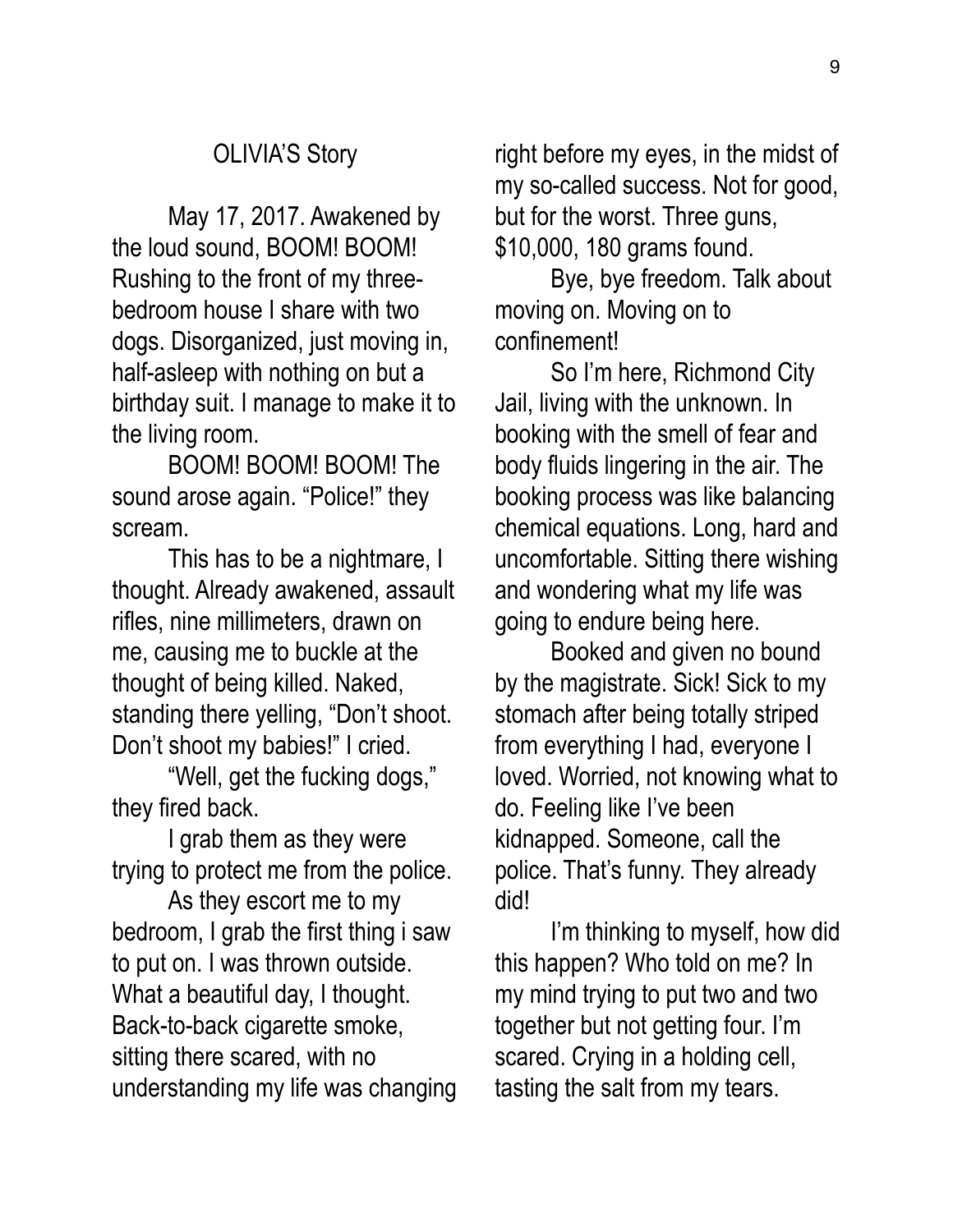Hours later, being called out, given a jail starter kit, which consisted of blanket, toilet paper, sheet, night shirt, towel and state soap. Off I go to start my new life! Moving on. I'm calling it moving in moving in my new home. I thought for the rest of my life, until I realize, I didn't kill anyone.

 Lord, please get me out of this. That's when my spiritual journey began. Praying, going to church, Bible study, you name it, I did it, as long as it was bringing me close to God. But really I wanted freedom! I wanted out! I was in jail, trying to please the eyes of the Lord with promises of doing the right thing. They call that "jail house religion."

 Well, to make a very long story short, I gave my life to Christ again after I don't know how many times. I still was smacked with an eight-year sentence. Well, readers, I'm moving on. To prison! Oh, I was so mad at God!

 One day, I was reading a Daily Bread for Women and ran across the title, "My Motive Revealed." Right then, my Father convicted me on the spot. he

showed me the true condition of my heart. I wasn't given what I wanted. I was given what I needed. Time. Time to grow, to learn to know and love the Lord. Not making the new walk a routine, but a relationship.

 The writer said in the passage, "As far as I was concerned I did everything right, but my heart was still void of the promised joy, love and peace. I held out hope that if I kept this lifestyle up, one day God would reward me . . . until one day I received a big disappointment!" As for me, instead of freedom, I was given eight years. She also said, "The disappointment I experienced revealed my true motive for seeing the Lord. I wanted my own glory not His. I wanted my life to be great, and wanted God to make it that way. Instead, God showed me that, although I deserve nothing, He graciously gives me His very best in giving me a relationship with Him."

 I know if his will was for me to be free, that want would be met, but my needs were more important. So I've moved on. Moved on to a new man and his name is Jesus!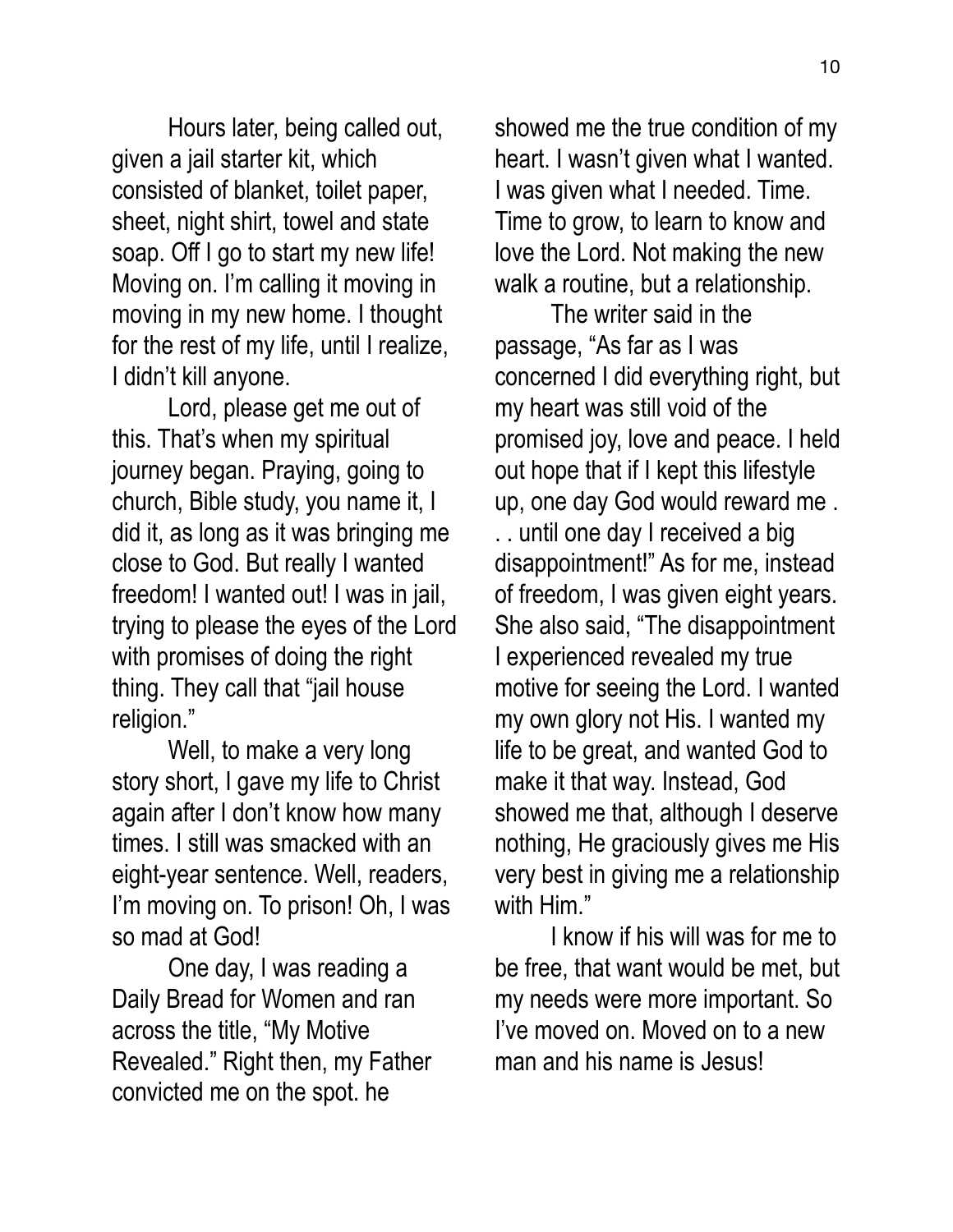It was 1984 in Portsmouth, Virginia. I attended Churchland High School. My grades were fairly good. My family and I attended church on a regular basis. I was raised very strict. All I could wear was dresses and skirts. I wore my hair in bows and ties. I was very outspoken. I was athletic.

 Sometimes I was negatively influenced by others.

 One day, during lunchtime, we all decided to hang out in the bathroom. Then they started passing around the bottle and marijuana. One of the girls said, "Don't be so stuck up. It's going to make you feel good." I decided to participate.

 When I went to class, I fell asleep. I felt someone tap me on my heard. Unaware of who it was, I just swung. I did not realize it was the teacher. I was sent to the principal's office. The principal said, "Ms. Harris, what happened? You are a good student."

 I was suspended for my actions. I knew what I wanted to further my education, although I did not want to go back to hight school.

 In 1987, I enrolled in Job Corps. I received a certificate for Retail Sales. I also received two trophies and other certificates. At the time, I thought I fit in, not knowing my life was in turmoil.

 Thinking back, I should have used my own judgement. Today, I have realized that everybody does not have my best interest at heart.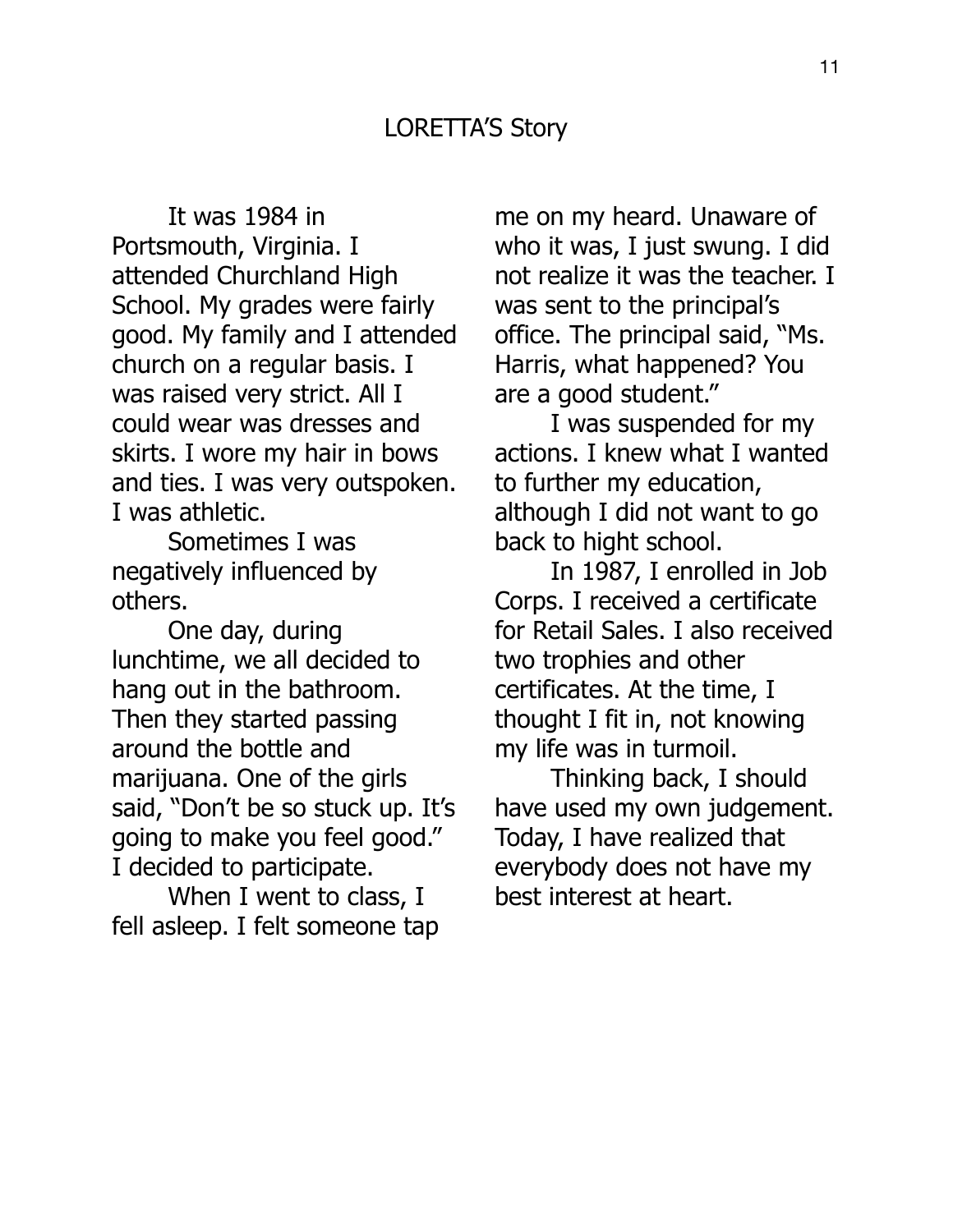Just because I decided to become a person in recovery doesn't mean the world has stopped moving or forgot the person I used to be and the things I used to do. As the newcomer in recovery, the first fresh breezes of sober air are all rainbows, dreams and new beginnings. We sometimes get so caught up in the new-found way of life, that the very mention of our faulty past is met with gasping shock and feelings of audacity.

 "How dare you speak of me that way?!" is the usual response to those who have the nerve to remember our old behaviors. Followed by, "I'm not that person any more! When will you all just move on already?"

 Two weeks ago, my younger brother and I had a huge falling out because he decided to casually reference my charges and convictions to an old friend of his asking his blessing to date me. But he ended up with an ear full of "bewares" and "approach with caution" signs.

 The truth that I've come to realize is that recovery is a two-way street. I spent over a decade building a sturdy report of how vicious, dishonest and selfish I could be. Now that I've been clean one year, I expect the world to greet me with open arms and second chances. Sorry, Sweetie. It doesn't work that way. In the midst of my reproachful thinking, I was led to a powerful scripture written by Paul in Philippians 3 about pushing hard forward towards the prize. Although the words expressed there were extremely poignant and convicting, I can't say I've taken hold of the prize of life as of yet. However, I can say my eyes were brightened to new hopes and optimisms that one day my past will bridge the gap that could shape the way towards my future.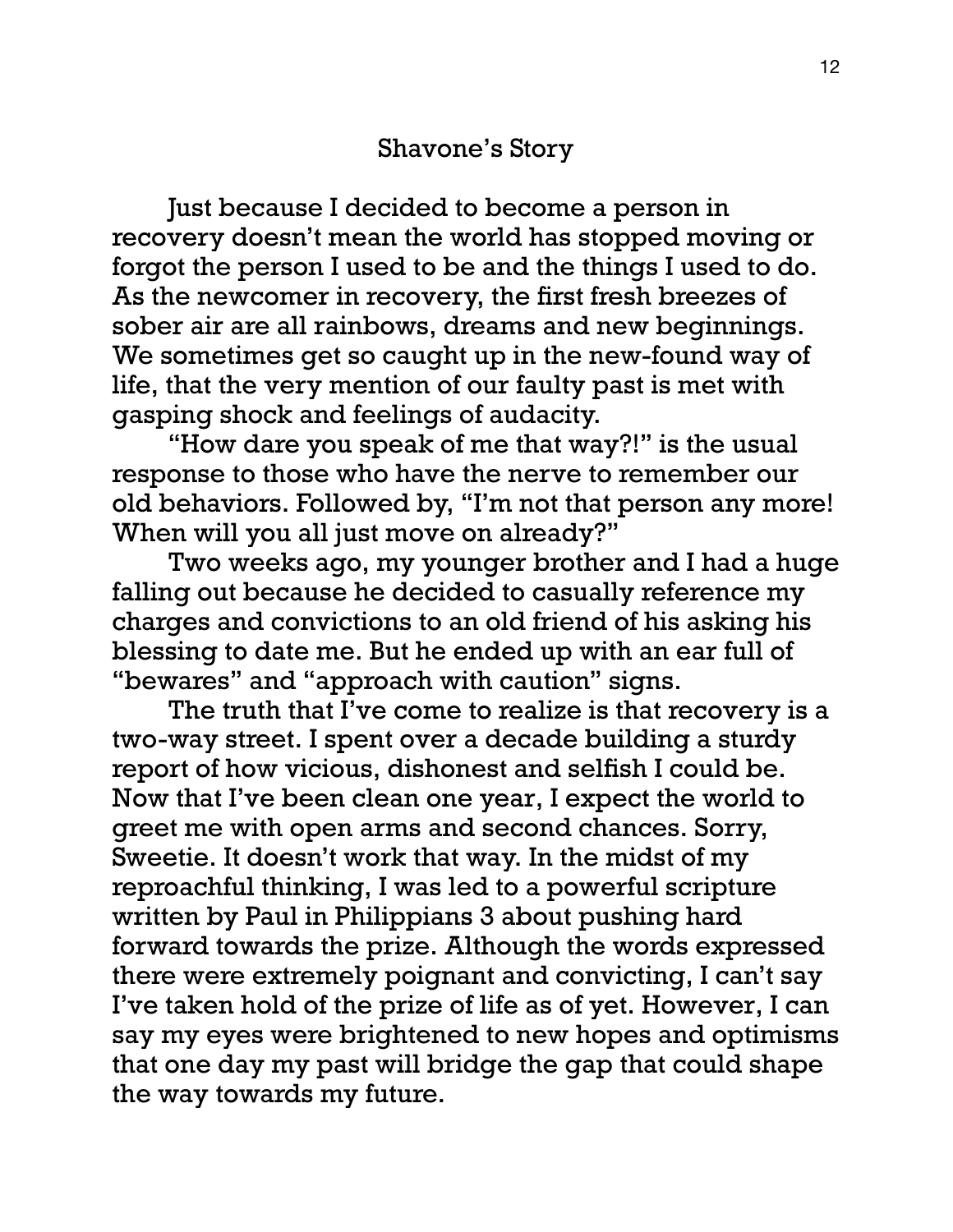# Jernae's Story

 It was the summer of 1995 and the sun was shining, flowers blossoming and there was a light breeze in the air. My middle sister, Shae, decided to take me to the corner store to get a soda and ten-cent candy. That's when I laid eyes on my very first crush. He was at the store with his big sister also, Ashley, whom my sister seemed to know.

 His dark skin, white smile, light brown eyes made my heart flutter. My arm got goosebumps and my stomach had butterflies. he was so handsome with his Tommy Hilfiger outfit on. We both exchanged smiles and I was so nervous when he said "hello" to me first. My mind went blank and I almost choked, but somehow the word "hello" seemed to float off my tongue.

 It was amazing to me how I reacted when I met him, because little did I know he was one block over from me the whole time. With my hands sweaty, he asked me my name and I said, "Jernae." I returned the gesture and he said, "Tony."

 From that day forward, Tony and I would always meet up at the playground for our playdates, thanks to our big sisters. Our big sisters made sure we got to play with each other as much as we asked.I was only seven-years-old and I didn't know what it meant to have a boyfriend, but what I did realize was I got butterflies every time we would play together.

 On one particular hot summer day, our sisters asked our mothers could they take us somewhere special. When we finally reached our destination, we ended up at the local skating rink. We were both so excited to be at Skating Land on a nice summer Sunday instead of being at the playground. It was Penny a Pound Day, so our sisters didn't have to pay full price and had extra money to spend on junk food.

 Tony and I ate pizza and skated for hours holding hands, talking about school, while going round and round the rink. It was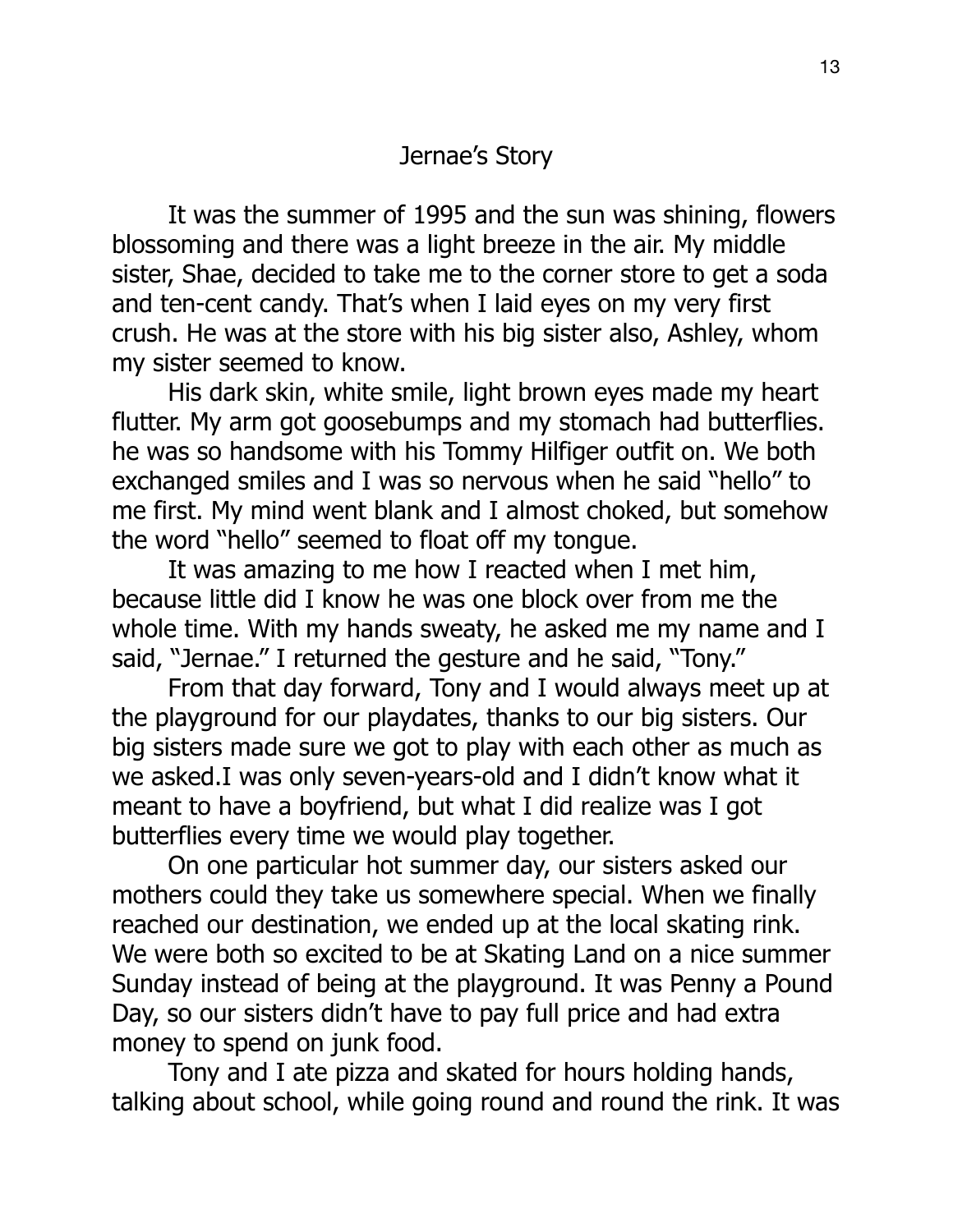our last lap and Tony said, "I'm moving to the county to go to a better school in September." I remember my heart skipping a beat at the thought of him telling me that we only had a couple of weeks the rest of the summer to spend together. From that day forward, we spent every day together going to the pool, riding bikes and talking on the phone every day.

 Thinking back now, things were so simple at the age of seven. But it was also the time that I realized that nothing will last forever and at some point I would have to move on.

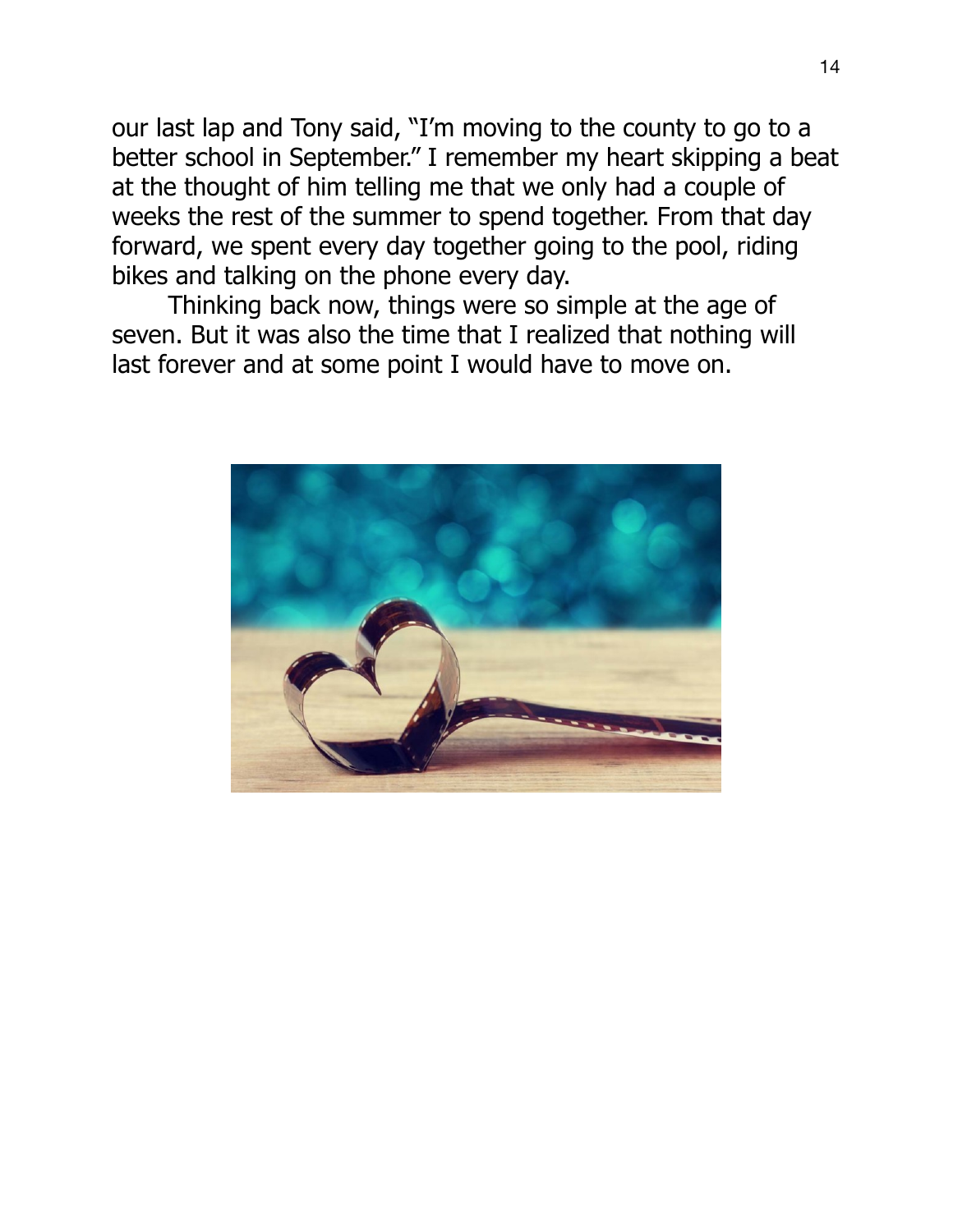# **A Word from the Facilitators**

We'd like to thank the RCJC staff for letting us teach this class. As we move into year two of this partnership, we are increasingly thankful for the connection we have to the residents at RCJC, who we consider our neighbors and community members.

To the women on the fourth floor who made this zine possible: thank you for sharing your lives with us, but in person and through your writing. We learned so much from your strength, vulnerability, and resilience. Keep telling your stories.

-Rachel

A huge thanks to the RCJC staff for your help and support and for believing in the importance of our program.

To the women of fourth floor who shared their lives and their stories with us: we will never forget you! You amazed and inspired us. Keep writing!

-Liz